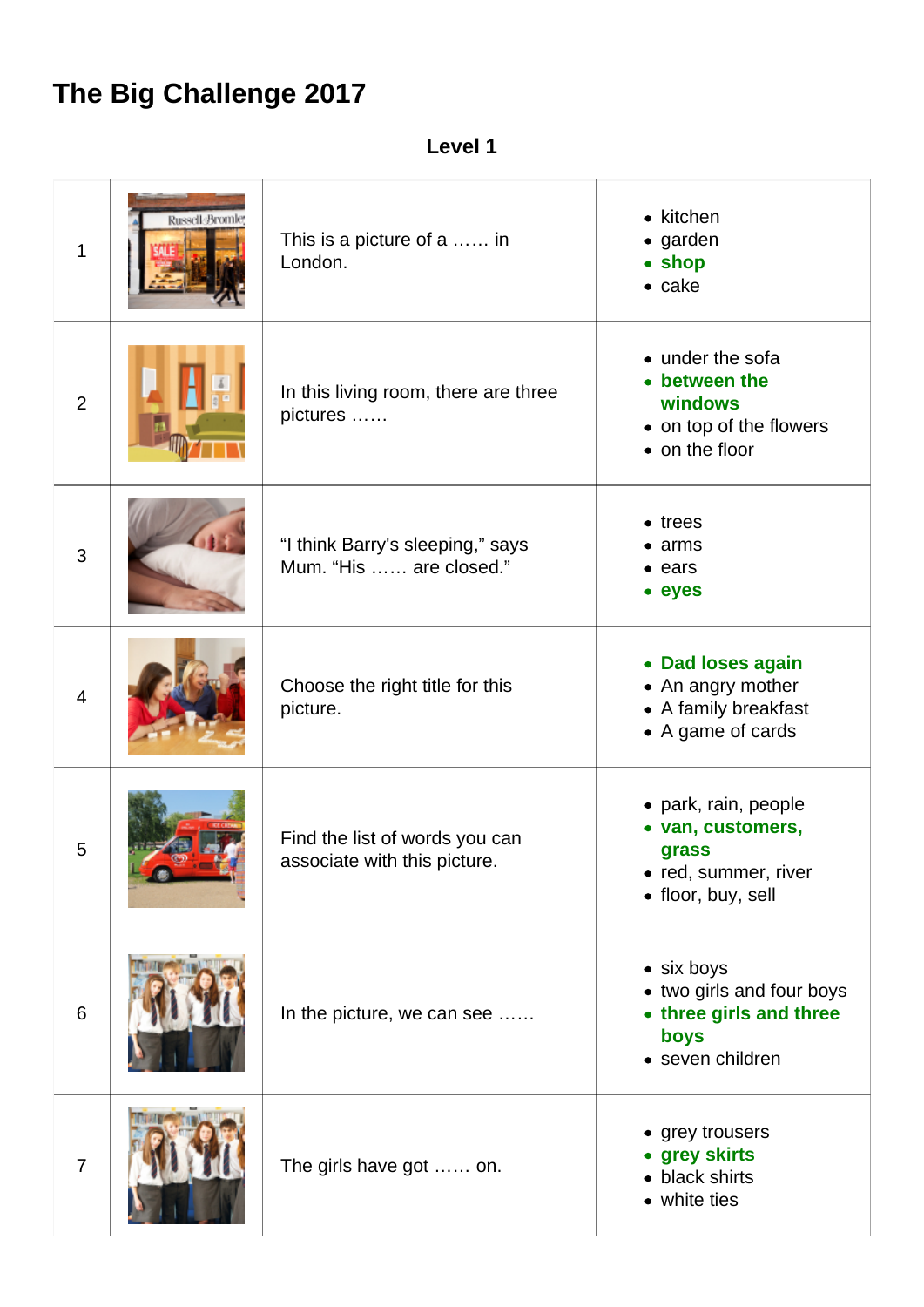| 8  |                                                                                                                                                                                                                                                                                                                     | The children in the picture are               | • studying in a<br>classroom<br>• having fun in the<br>playground<br>• not wearing school<br>uniforms<br>• standing in the<br>school library                       |
|----|---------------------------------------------------------------------------------------------------------------------------------------------------------------------------------------------------------------------------------------------------------------------------------------------------------------------|-----------------------------------------------|--------------------------------------------------------------------------------------------------------------------------------------------------------------------|
| 9  | <b>Emily Hepe</b><br>Dev Patel<br>New address<br>This is my new address: 12 Windsor<br>There are three bedrooms: one for<br>one for the twins. It's near a park a<br>enormous garden - perfect for our<br>it's a long way from school! I can't y<br>stop in the next street.<br>Inasa uoy est<br>Emily              | What does Emily think of her new<br>house?    | • She really likes it.<br>• She thinks it's too<br>small.<br>• She doesn't like it.<br>• She hates it.                                                             |
| 10 | <b>Emily Heps</b><br>Dev Patel<br>New address<br>Hi Dex<br>This is my new address: 12 Windsor<br>There are three bedrooms: one for<br>one for the twins. It's near a park a<br>enormous garden - perfect for our<br>it's a long way from school! I can't y<br>stop in the next street.<br>See you soon!<br>Emily    | How many people live in the<br>house?         | • Three.<br>• Five.<br>$\bullet$ Four.<br>$\bullet$ Six.                                                                                                           |
| 11 | <b>Breity Hepe</b><br>Dev Patel<br>New address<br>Hi Dev.<br>This is my new address: 12 Windsor<br>There are three bedrooms: one for<br>one for the twins. It's near a park as<br>enormous garden - perfect for our<br>it's a long way from school! I can't y<br>stop in the next street.<br>See you soon!<br>Emily | Find the true sentence.                       | • Emily hasn't got a pet.<br>• There are some<br>shops near the<br>house.<br>• The garden is very<br>small.<br>• There are a lot of<br>problems with the<br>house. |
| 12 | Emily Haps<br>Dev Patel<br>New address<br>This is my new address: 12 Windso<br>There are three bedrooms: one for<br>one for the twins. It's near a park a<br>enormous garden – perfect for our<br>it's a long way from school! I can't y<br>stop in the next street.<br>See you soon!<br>Emi k                      | What can you say about Emily?                 | • She lives near her<br>school.<br>• She often walks to<br>school.<br>• She goes to school on<br>foot.<br>• She goes to school<br>by bus.                          |
| 13 |                                                                                                                                                                                                                                                                                                                     | " you  brothers and<br>sisters?" "Yes, four!" | • Does  have<br>• Have  got<br>$\bullet$ Has  got<br>• Are  having                                                                                                 |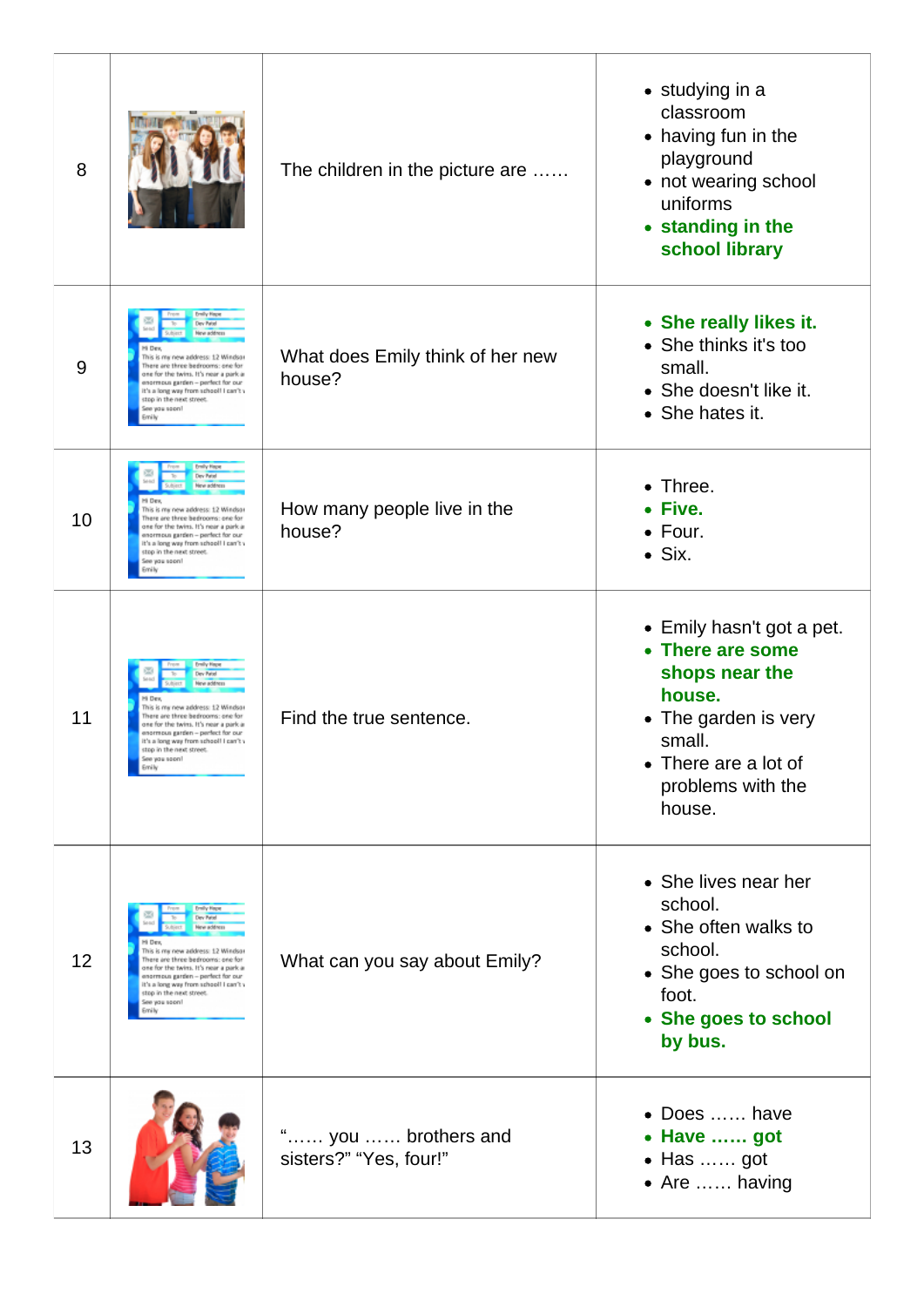| 14 | Patrick  ski very well. He's a<br>champion!           | · doesn't<br>$\bullet$ is<br>• likes<br>$\bullet$ can                              |
|----|-------------------------------------------------------|------------------------------------------------------------------------------------|
| 15 | Mum often  a chocolate cake<br>on Sundays.            | $\bullet$ does<br>• makes<br>• is making<br>$\bullet$ cook                         |
| 16 | open the window, please? It's<br>hot in here.         | $\bullet$ I want<br>• Do you<br>• Are you<br>• Can you                             |
| 17 | This man hates washing-up, ?                          | $\bullet$ isn't he<br>$\bullet$ isn't it<br>• doesn't he<br>• does him             |
| 18 | We  for a walk today because<br>it's too cold.        | $\bullet$ don't go<br>· don't like to go<br>• don't want<br>• aren't going         |
| 19 | Look at the picture. What colour are<br>the trainers? | • White and yellow.<br>• Red and white.<br>• Blue and yellow.<br>• Black and blue. |
| 20 | Seven $+$ eleven $=$                                  | • eighteen<br>• twenty-one<br>• fifteen<br>• nineteen                              |
| 21 | cheese do we need for a<br>cheese omelette?           | • How many<br>• What is the<br>$\bullet$ Is there<br>• How much                    |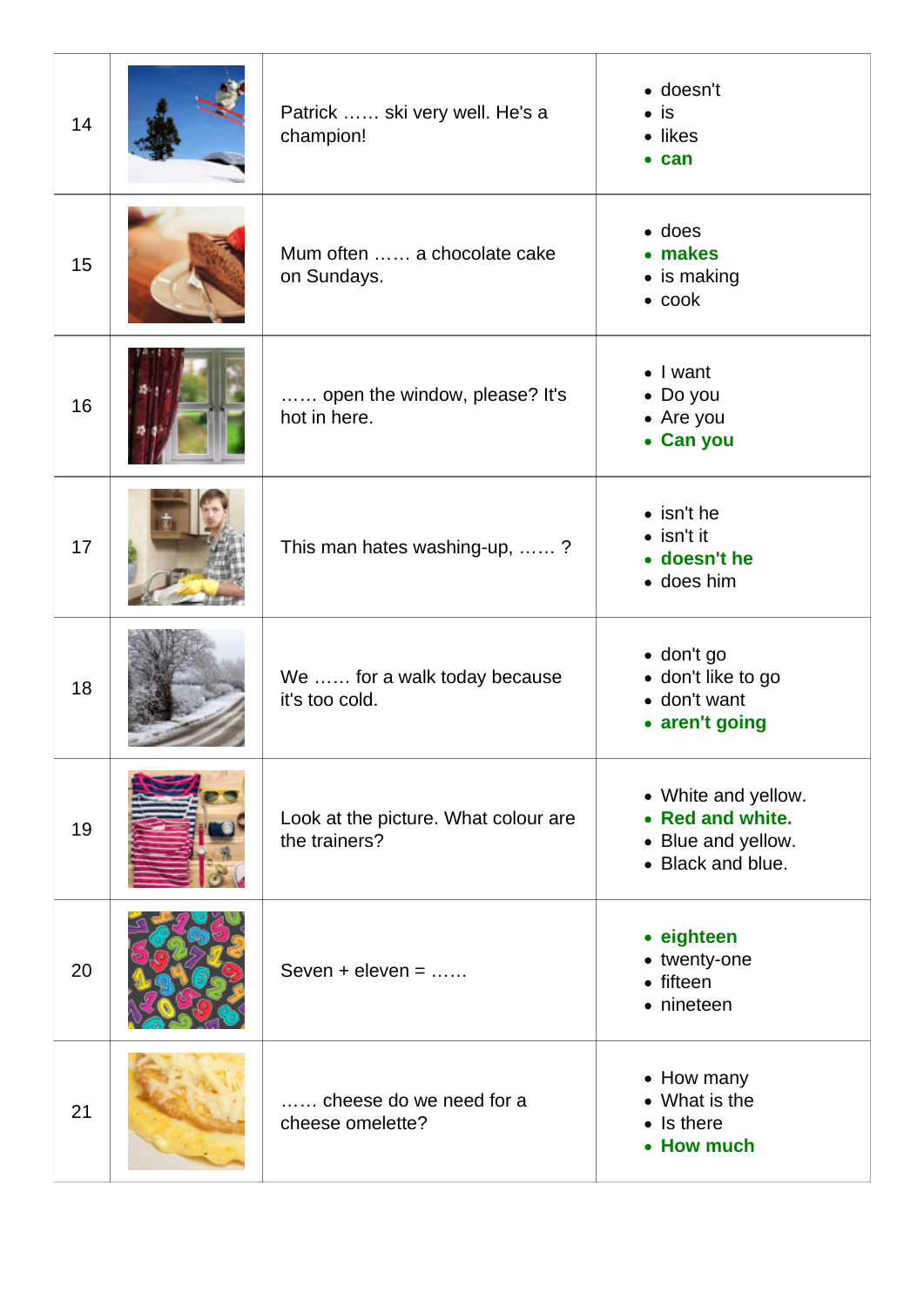| 22 |         | I love sport. For example,<br>afternoons, I usually go swimming<br>or play football. | • every Wednesday<br>• Saturdays<br>• on Sunday<br>$\bullet$ in a lot of            |
|----|---------|--------------------------------------------------------------------------------------|-------------------------------------------------------------------------------------|
| 23 | [AUDIO] | Listen. What's the word?                                                             | $\bullet$ at<br>$\bullet$ have<br>$\bullet$ hat<br>$\bullet$ hot                    |
| 24 | [AUDIO] | Listen. This word rhymes with<br>"                                                   | $\bullet$ eat<br>• late<br>$\bullet$ get<br>$\bullet$ light                         |
| 25 | [AUDIO] | Listen and complete the "family" of<br>words.                                        | $\bullet$ duck<br>$\bullet$ cloud<br>$\bullet$ ham<br>• motorbike                   |
| 26 |         | [AUDIO]                                                                              | • Canada<br>• The Republic of<br>Ireland<br>• Scotland<br>• The USA                 |
| 27 |         | [AUDIO]                                                                              | • Tower Bridge<br>• London Bridge<br>• Westminster Bridge<br>• Waterloo Bridge      |
| 28 |         | [AUDIO]                                                                              | • A university.<br>• A college.<br>• An elementary school.<br>• A secondary school. |
| 29 |         | A cooked English breakfast often<br>includes bacon, eggs, sausages<br>and $\dots$    | • baked beans<br>• boiled potatoes<br>$\bullet$ fried fish<br>$\bullet$ crisps      |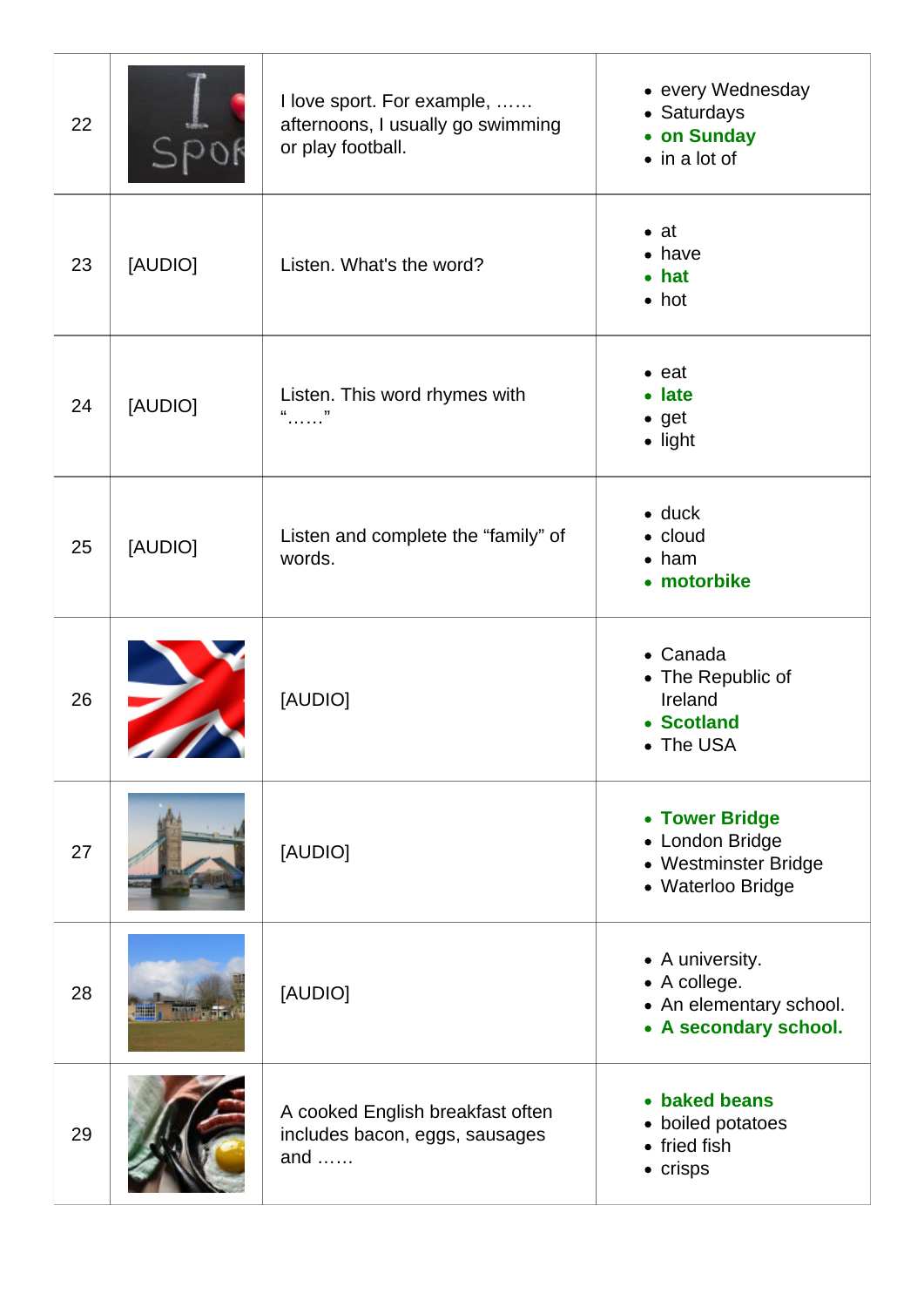| 30 | [AUDIO] | Listen. What can Katie answer?                                                               | • I'm fine, thanks.<br>• Not very well.<br>• I'm thirteen.<br>• I've got ten.                                            |
|----|---------|----------------------------------------------------------------------------------------------|--------------------------------------------------------------------------------------------------------------------------|
| 31 | [AUDIO] | Listen to the teacher. What can<br>Kevin answer?                                             | • In my bag, Miss.<br>• Yes, Miss.<br>• Red and blue, Miss.<br>• It's late, Miss.                                        |
| 32 |         | [AUDIO]                                                                                      | • They're here!<br>• There it is!<br>$\bullet$ I can't find it.<br>• You're there!                                       |
| 33 | [AUDIO] | Listen. What can Rose's mother say<br>now?                                                   | $\bullet$ Get up!<br>• Hurry up!<br>• Wait for me!<br>• Come in!                                                         |
| 34 |         | [AUDIO]                                                                                      | • You're very bad.<br>• That's a big problem.<br>• It doesn't break.<br>It doesn't matter.                               |
| 35 | [AUDIO] | Listen. Where are they?                                                                      | • In a supermarket.<br>• On a bus.<br>• In a restaurant.<br>• At home.                                                   |
| 36 | [AUDIO] | Listen to the conversation in a<br>London station. How much does a<br>ticket to Oxford cost? | • E20.40<br>• E20.19<br>• E24.19<br>• E24.90                                                                             |
| 37 | [AUDIO] | Find the right words to complete<br>Justin's answer.                                         | • it's a long way to the<br>cinema<br>• there's a lot of traffic<br>• I'm walking very fast<br>• I'm waiting for the bus |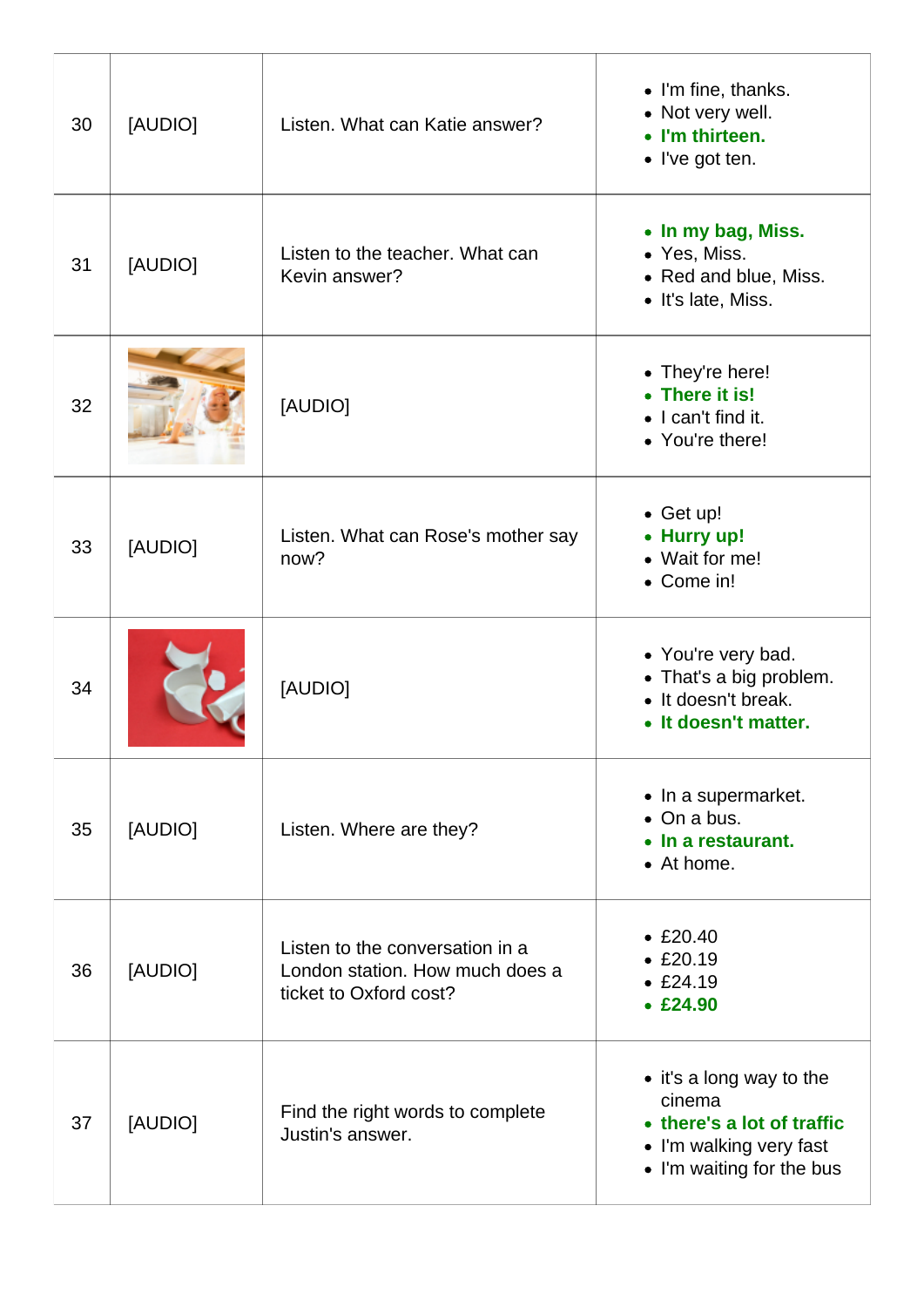| 38 | [AUDIO] | Listen. What can the girl say now?                             | • No, they aren't.<br>• No, they haven't.<br>• Yes, they do.<br>• No, I'm not.                                                                            |
|----|---------|----------------------------------------------------------------|-----------------------------------------------------------------------------------------------------------------------------------------------------------|
| 39 | [AUDIO] | Listen. The woman is at work.<br>What's her job?               | • A bus driver.<br>• A shop assistant.<br>• A waitress.<br>$\bullet$ A doctor.                                                                            |
| 40 | [AUDIO] | Listen. Find the true sentence.                                | • Andy isn't going to<br>school tomorrow.<br>• Andy can't watch the<br>film.<br>• There's a film on TV<br>now about rabbits.<br>• It's half past ten now. |
| 41 | [AUDIO] | Listen. Find the word that rhymes.                             | $\bullet$ cosy<br>• buses<br>$\bullet$ easy<br>• fizzy                                                                                                    |
| 42 |         | It's 5 o'clock and Martin is in his<br>room. He  his homework. | • makes<br>$\bullet$ looks for<br>• is doing<br>$\bullet$ is making                                                                                       |
| 43 |         | What do you do with a Christmas<br>cracker?                    | • Sing it.<br>• Pull it.<br>$\bullet$ Eat it.<br>• Wear it.                                                                                               |
| 44 | [AUDIO] | Listen and find the sentence that<br>isn't true.               | • The boy and girl are<br>late for the barbecue.<br>• The barbecue is<br>tomorrow.<br>• The barbecue is on<br>June 5th.<br>• The time now is 12.15.       |